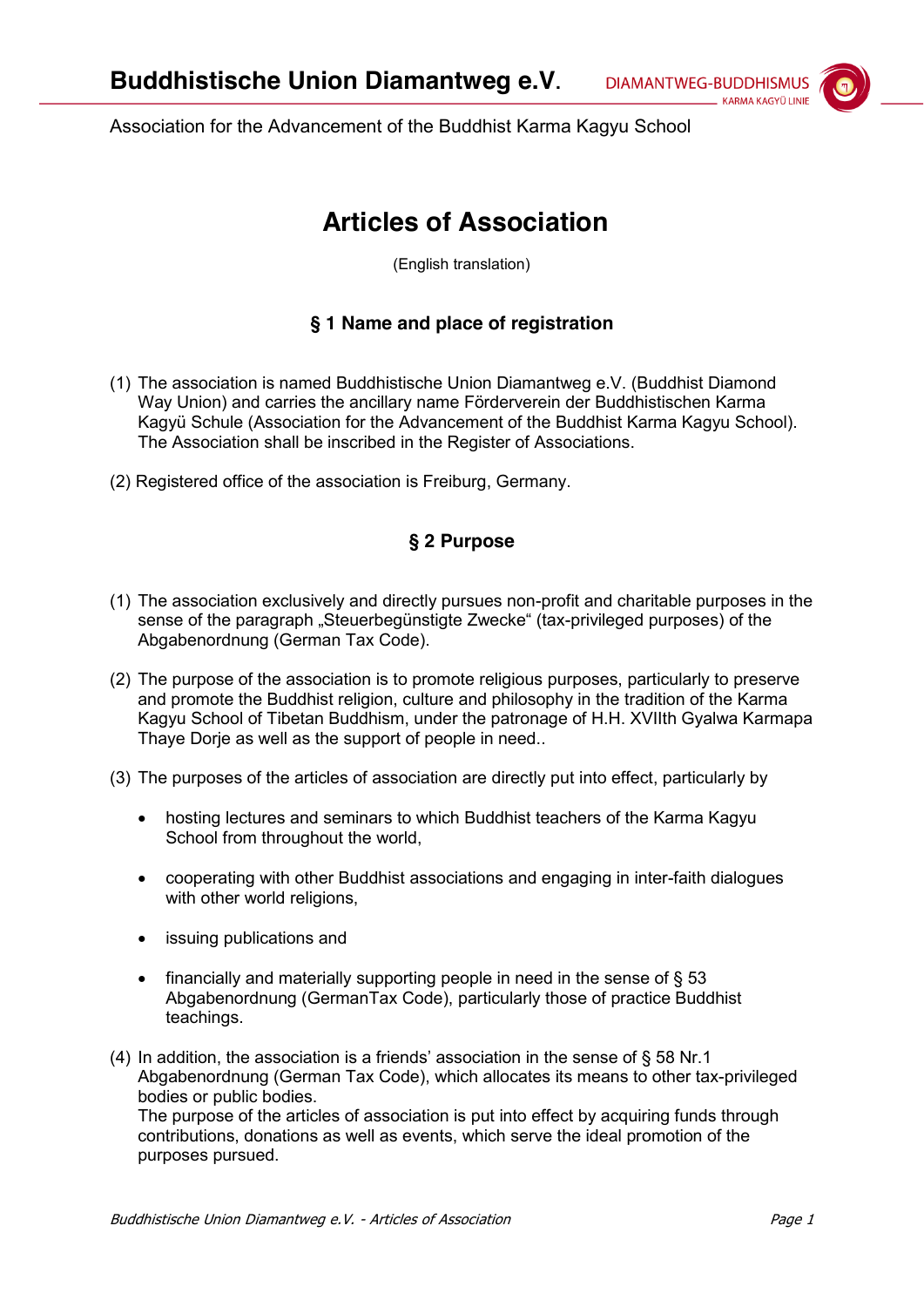### **§ 3 Non-profit status**

- (1) The association acts in a selfless manner; it does not primarily pursue its own economic interests.
- (2) The association's means may exclusively be used for charitable purposes in accordance with the articles of association. Members shall not receive any benefits from the funds of the association.
- (3) No person may obtain benefit through disbursements which are alien to the purpose of the association or through unreasonably high payments.
- (4) The association may transfer its funds in part or in full to other tax-privileged bodies (e.g. to the Buddhismus Stiftung Diamantweg der Karma Kagyü Linie, Darmstadt as well as to the Buddhistischer Dachverband Diamantweg e.V., Wuppertal) or to public bodies for charitable purposes.

#### **§ 4 Fiscal year**

The business year of the association is the calendar year. The first shortened fiscal year ends on 31 December 1996.

#### **§ 5 Membership**

- (1) Any individual person may become a member of the association. The board decides upon the written application for admission. Membership shall be verified by the issuance of a membership card.
- (2) Membership ends with the death of the member, through a written notice of resignation to the board or upon exclusion from the association.
- (3) A member who violates the association's interests may be expelled by the board of directors. Before expulsion the affected member is to be heard personally or in writing. The reason for expulsion shall be explained in writing and delivered to the member via registered mail with return receipt. The board's decision can be appealed in writing within one month of the postal delivery date. The general assembly shall decide over the appeal. If the expelled member does not appeal the board's decision before expiration of this deadline, he accepts the board's decision and the expulsion becomes final.
- (4) Members shall not be charged dues.

#### **§ 6 Institutions of the association**

Institutions of the association are:

- 1. the board of directors
- 2. the general assembly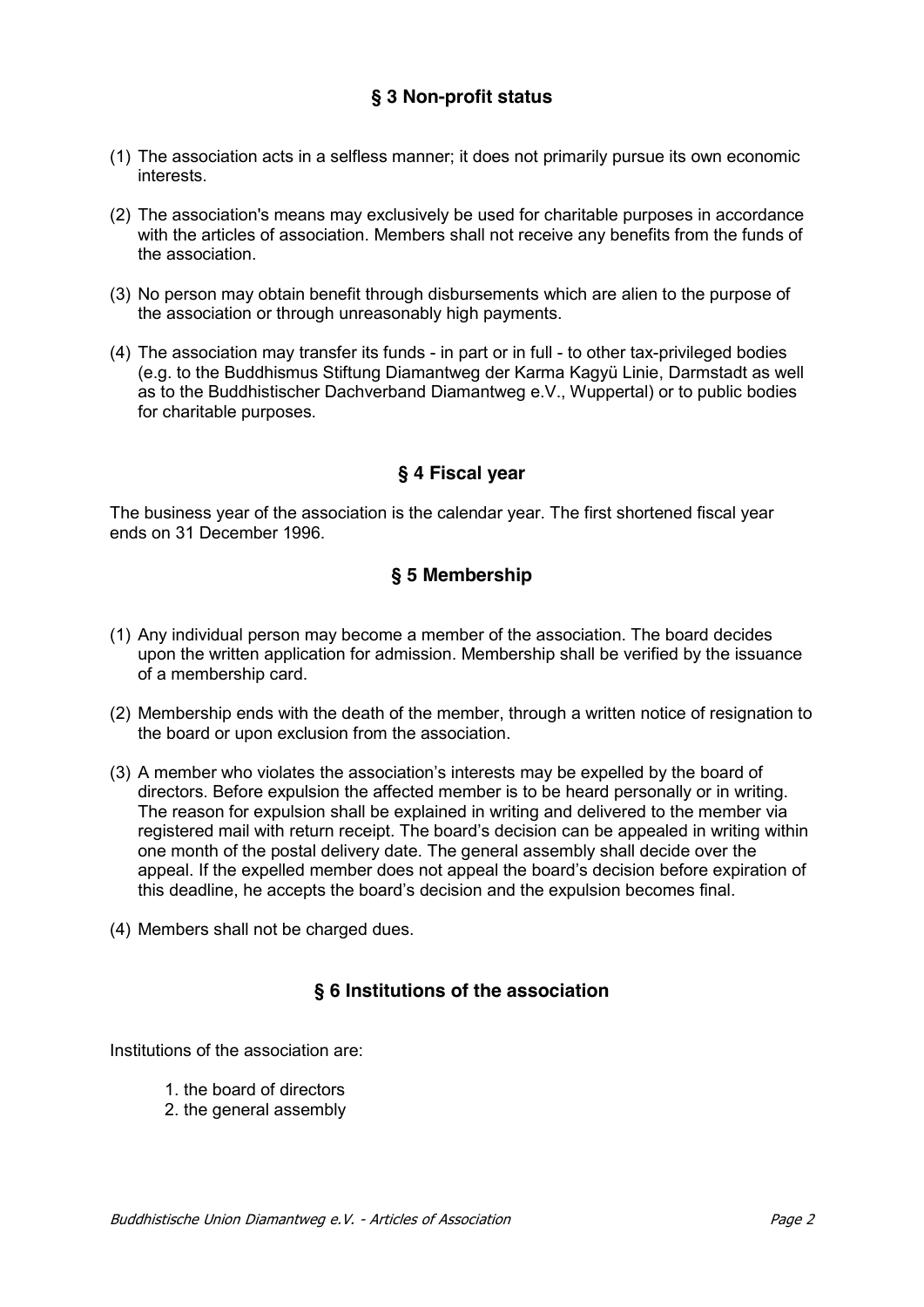## **§ 7 The board of directors**

- (1) The board in terms of paragraph § 26 BGB of German law, consists of the chairman, the deputy chairman and the treasurer. The association shall be represented judicially and extra-judicially by two board members.
- (2) The board of directors shall be elected from the general assembly for the period of one year. It remains in office until a new election takes place. If a board member resigns during his term of office the remaining board members shall elect a replacement to serve for the remainder of the original member's term.

## **§ 8 The general assembly**

- (1) The general assembly is to be summoned yearly by one of the board members. Members will receive a personal invitation in the form of a simple postal letter sent two weeks in advance of the meeting to the last known address of each member.
- (2) The agenda of the meeting shall be set by the board and enclosed with the invitation.
- (3) The general assembly fulfils the following duties in particular:
	- a) approval of sponsored projects and budget for the coming year
	- b) acceptance of the formal statement of accounts from the board and the discharge of the board
	- c) election of the new board
	- d) resolution of appeals from members expelled by the board
- (4) Amendments of the articles require a majority of three quarters of the members in attendance at the general meeting; an amendment to the purpose of the association requires approval from three quarters of all members of the association.
- (5) The board must immediately call a general assembly when this in the interest of the association or upon written request, including the purpose and grounds for the assembly, from a least one third of all members.
- (6) Decisions of the general assembly shall be recorded in the minutes of the meeting and shall be signed by the acting chairman of the meeting.

# **§ 9 Dissolution and arising Funds**

- (1) The association may be dissolved by the general assembly. The decision to dissolve the association requires a majority of three quarters of all association members.
- (2) If the association is dissolved or tax-privileged purpose of the association cease, the funds of the association shall accrue to the Buddhismus Stiftung Diamantweg der Karma Kagyü Linie, Darmstadt, which must then use the funds directly and exclusively for nonprofit purposes.